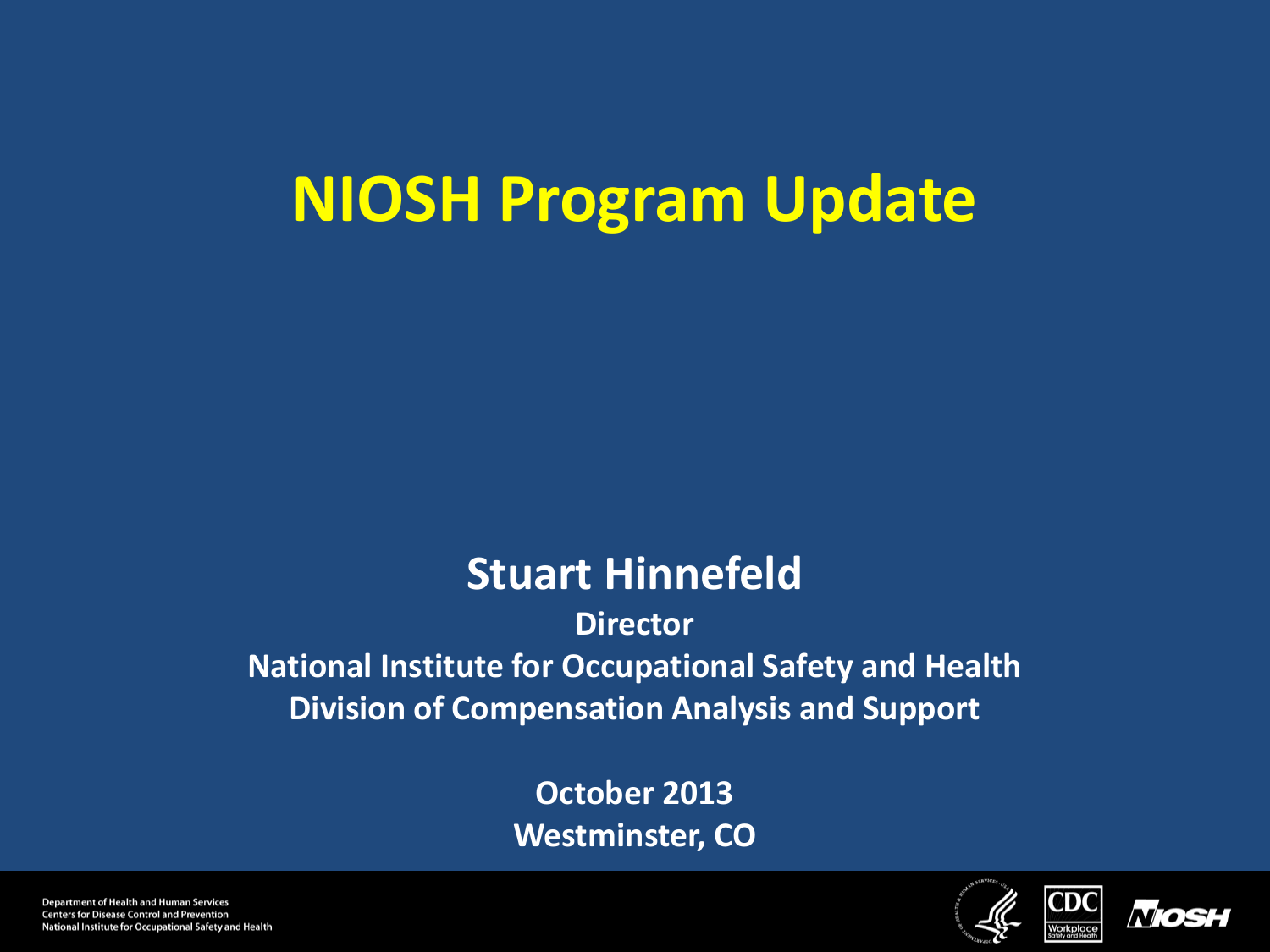#### **Program News**

- **IMPERED FROM budget and funding situation**
- **Personnel actions**
- **Outreach activities**

**E** Change to Pacific Northwest National **Laboratory (PNNL) facility description**



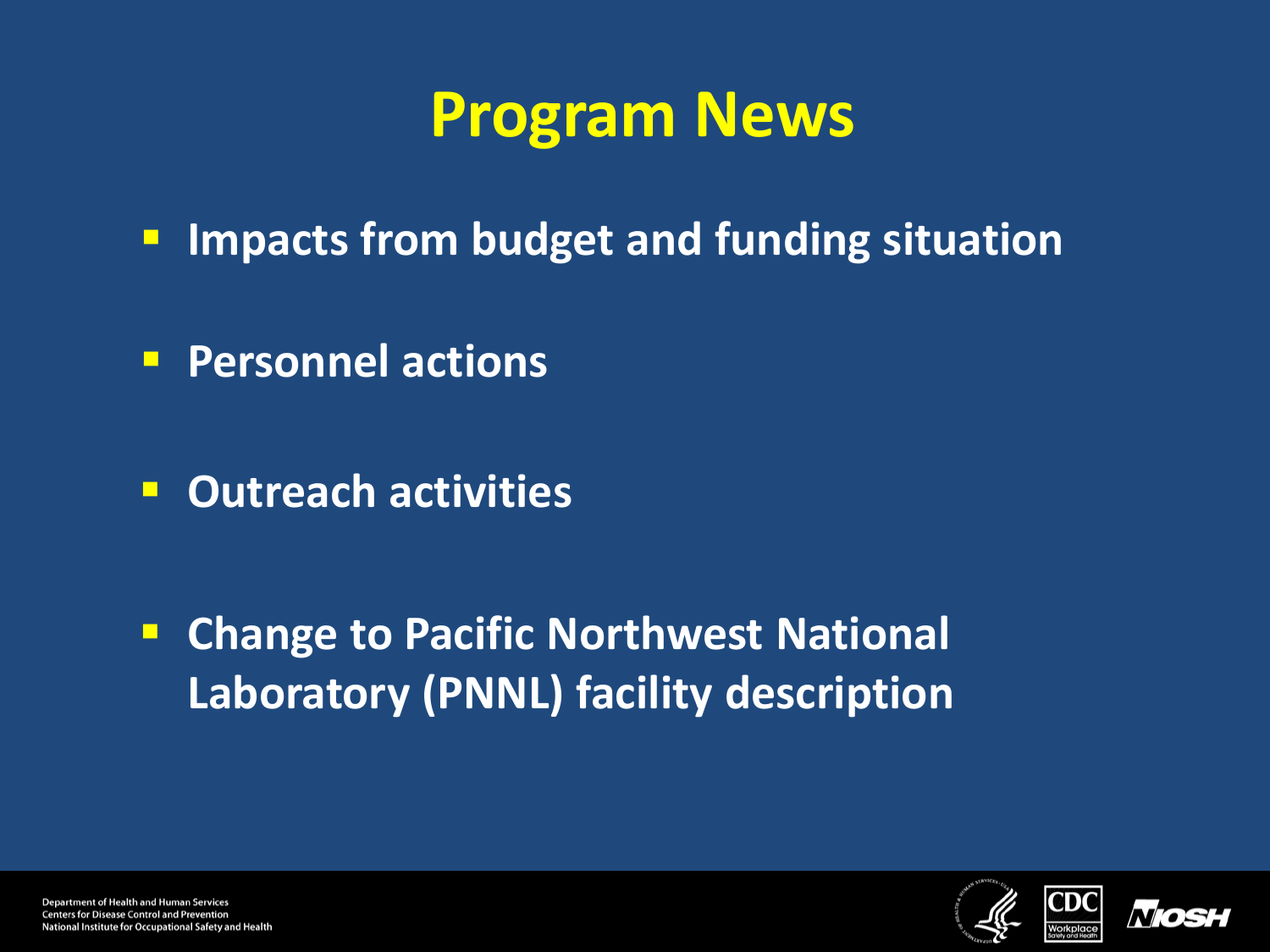### **PNNL Facility Description Change**

**Original covered period was 1965 to present**

- **Research showed from 1965-2004 PNNL activities conducted at Hanford and not at a separate facility**
- **In May 2013, DOL and DOE revised site descriptions for Hanford and PNNL**
- **P** Dose reconstruction (DR) guidance and DOL's **administration of Hanford Special Exposure Cohort both consistent with new site definitions**



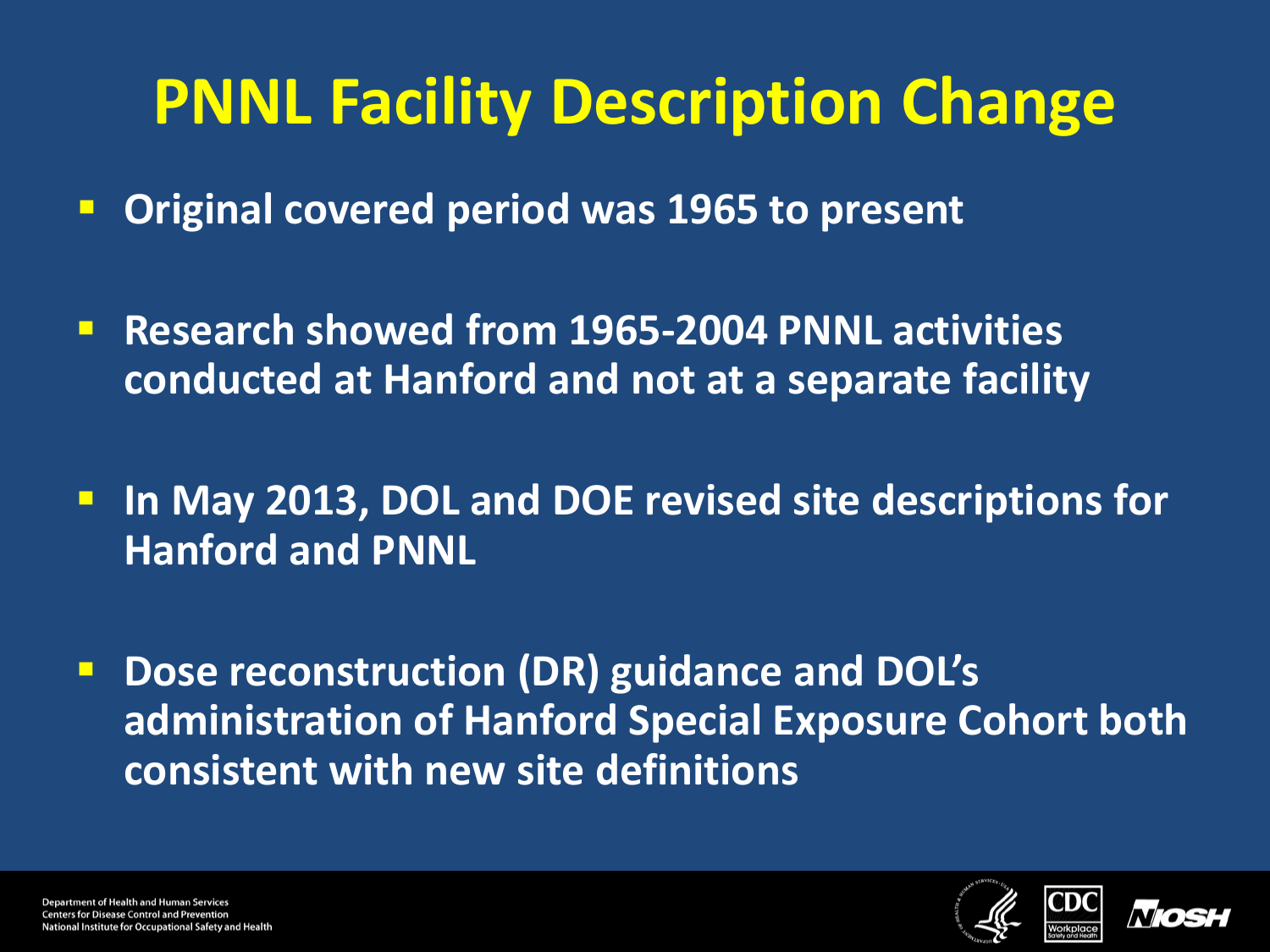#### **Overall Initial Claim Information (as of September 30, 2013)**

- **40,365 cases have been referred to NIOSH for DR**
- **38,201 (95%) cases have been returned to DOL**
	- **Cases submitted with a DR report 33,604**
	- Cases currently pulled from DR by DOL 1,319
	- **Cases currently pulled from DR for SEC 3,278**
- **1,490 (4%) cases remained at NIOSH for dose reconstruction**
- **674 (1%) cases were administratively closed**



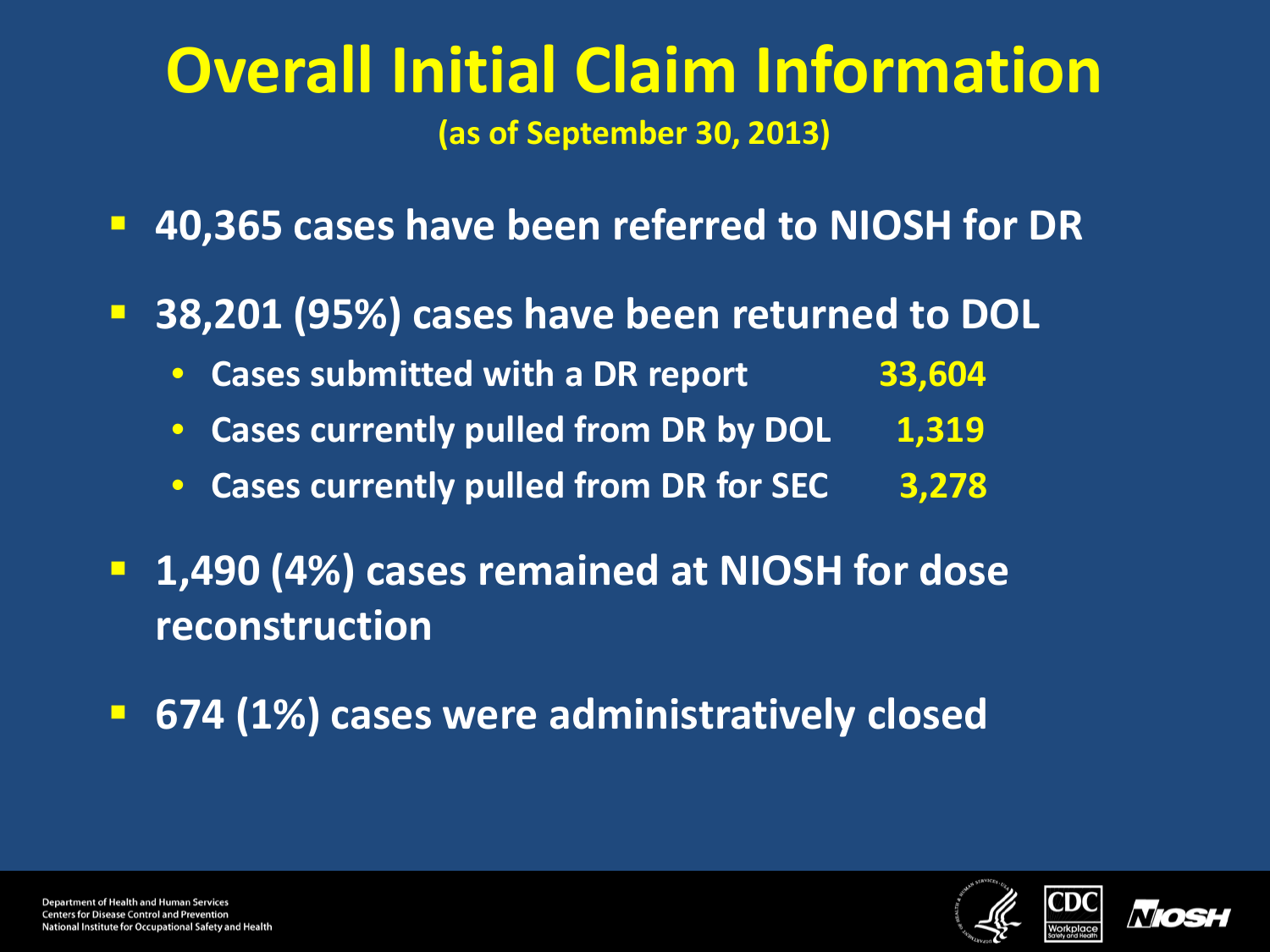# **Overview of Active Cases**

**(as of September 30, 2013)**

- **Of the 1,490 cases remaining at NIOSH for DR:**
	- **303 cases in the dose reconstruction process**
	- **242 initial draft dose reconstruction reports in the hands of claimants, and NIOSH is awaiting the return of the OCAS-1 form**
	- **945 cases in development for dose reconstruction**



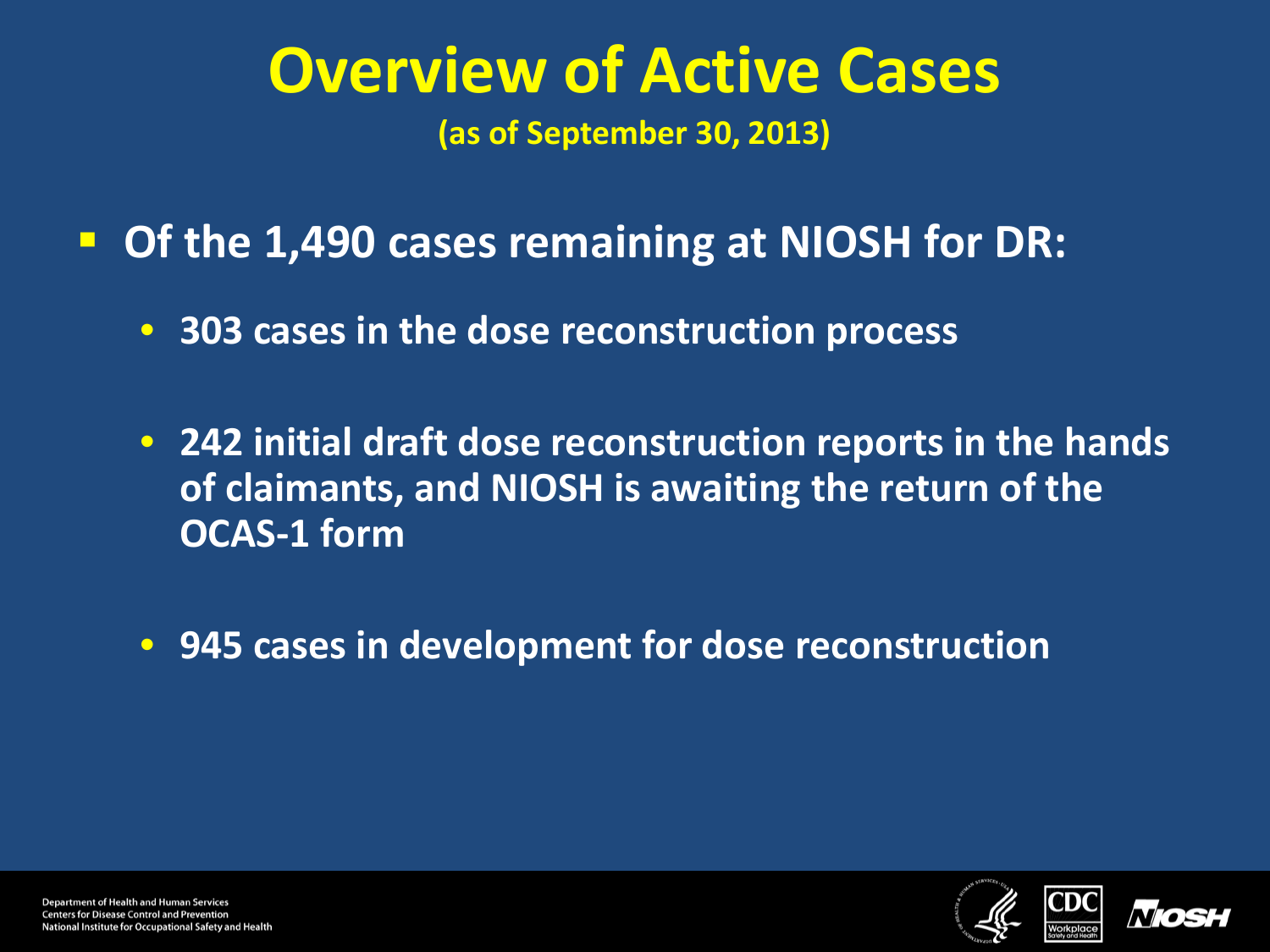**Probability of Causation (PoC) Summary for Completed DRs (as of September 30, 2012**)

**Of the 33,604 DRs sent back to DOL for final adjudication:**

- **9,592 cases had a PoC ≥ 50%**
- **24,012 cases had a PoC < 50%**



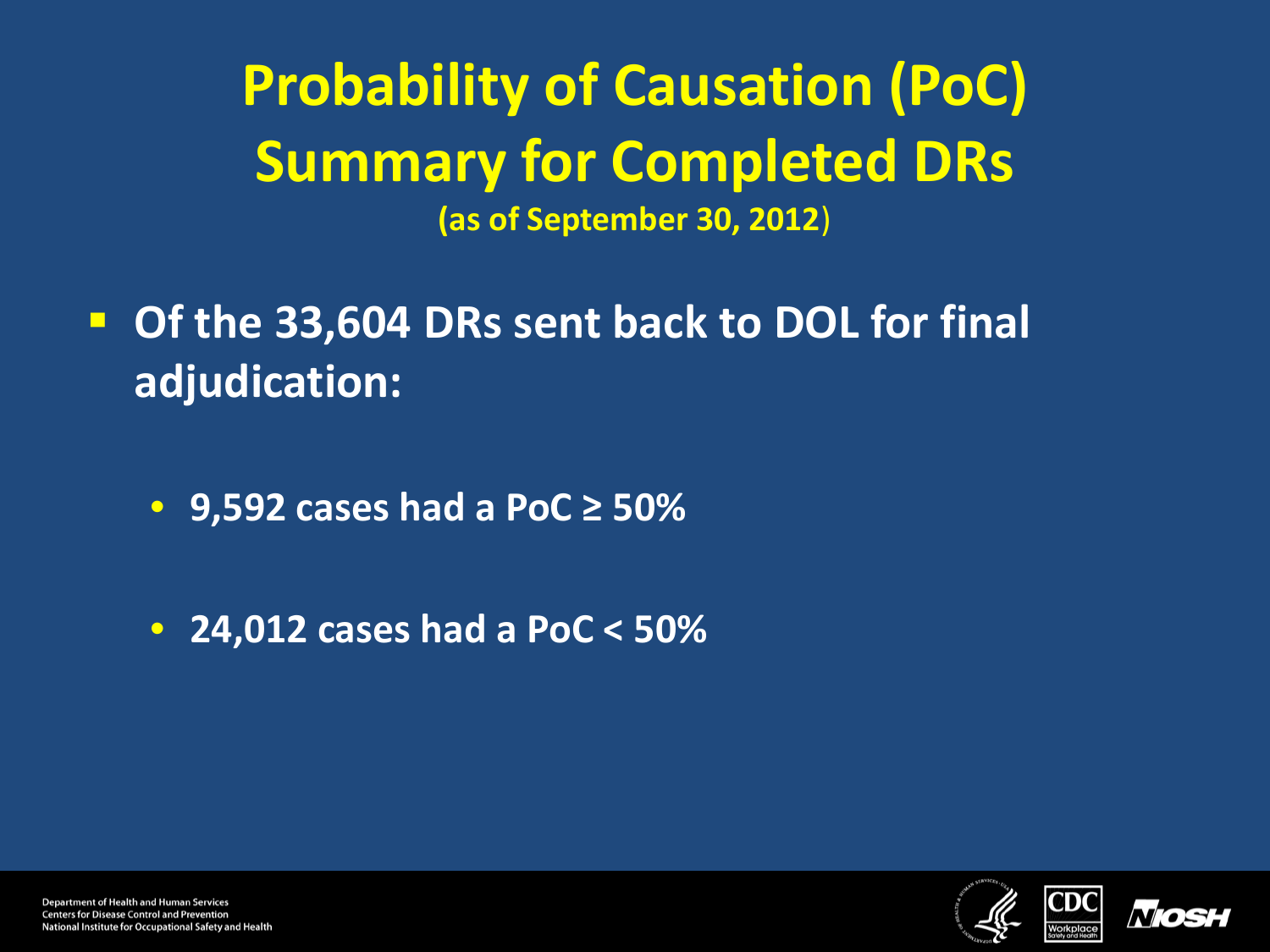#### **Submittals vs. Production**

**(as of September 30, 2013)**



Department of Health and Human Services **Centers for Disease Control and Prevention** National Institute for Occupational Safety and Health



*Nosi*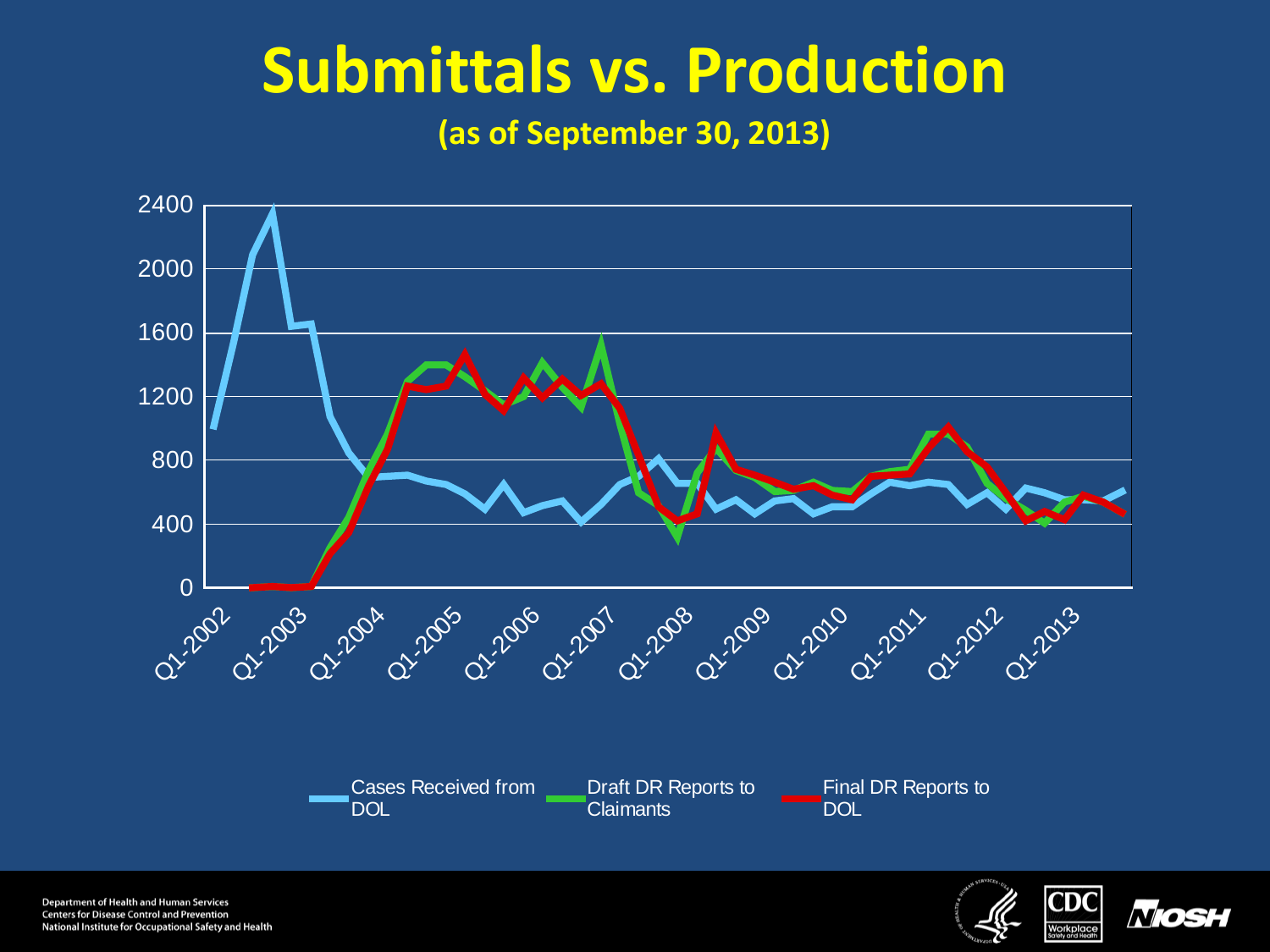### **Status of First 5,000 Claims**

**(as of September 30, 2013)** 

- **4,884 claims at DOL**
	- **263 pulled for DOL issues**
	- **390 pulled for SEC**
	- **4,231 submitted with DR**
- **97 claims at NIOSH**
	- **82 administratively closed**
	- **4 DRs with claimants (DOL reworks/reinstated within past year)**
	- **11 DRs in process (DOL reworks/reinstated within past year)**
- **19 claim numbers deleted**



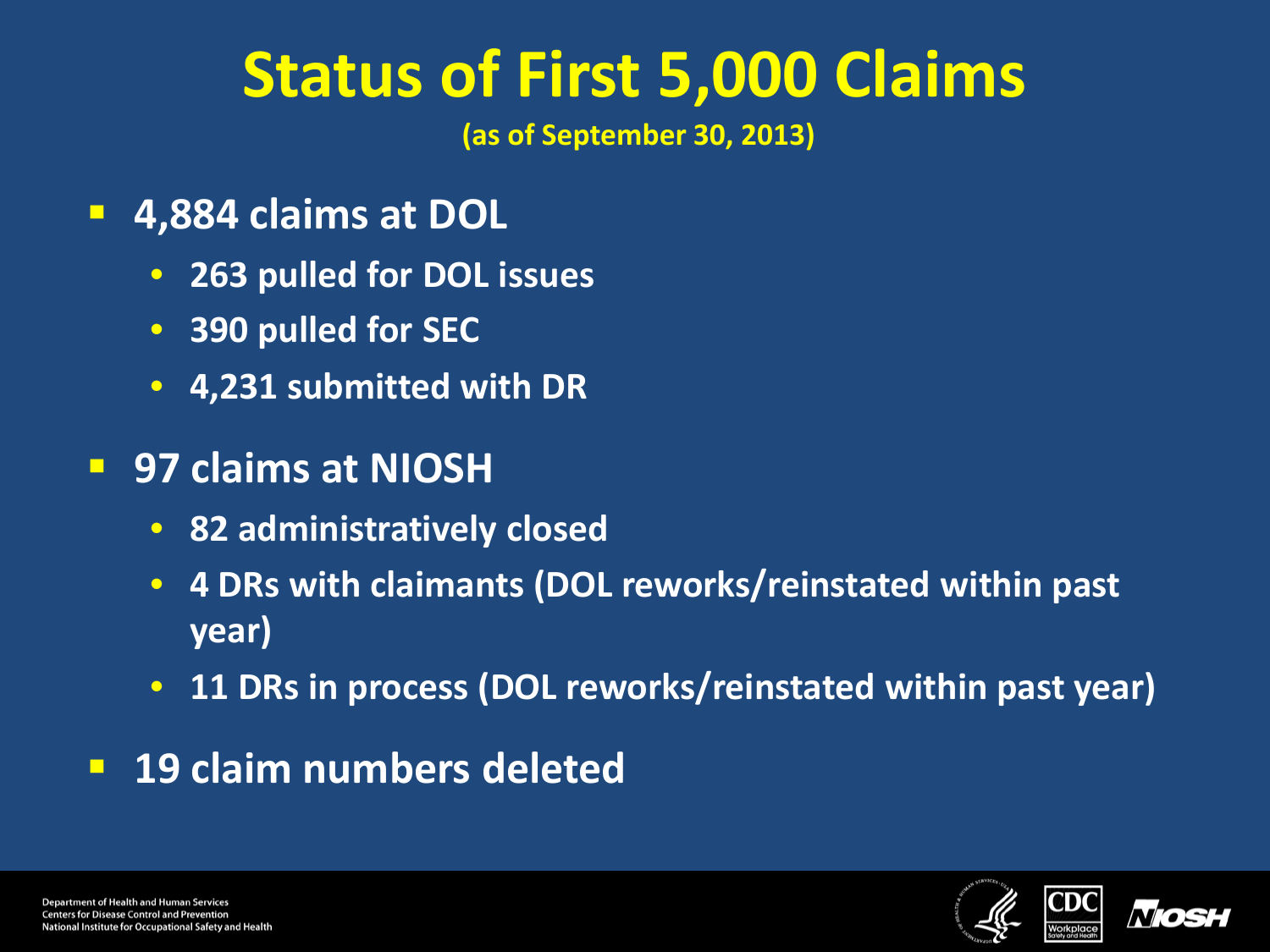#### **Status of First 10,000 Claims**

**(as of September 30, 2013)** 

- **9,785 claims at DOL**
	- **442 pulled for DOL issues**
	- **1,017 pulled for SEC**
	- **8,326 submitted with DR**
- **185 claims at NIOSH**
	- **151 administratively closed**
	- **6 DRs with claimants (2 initial; 4 DOL reworks within past year)**
	- **28 DRs in process (6 initial; 22 DOL reworks within past year)**
- **30 claim numbers deleted**



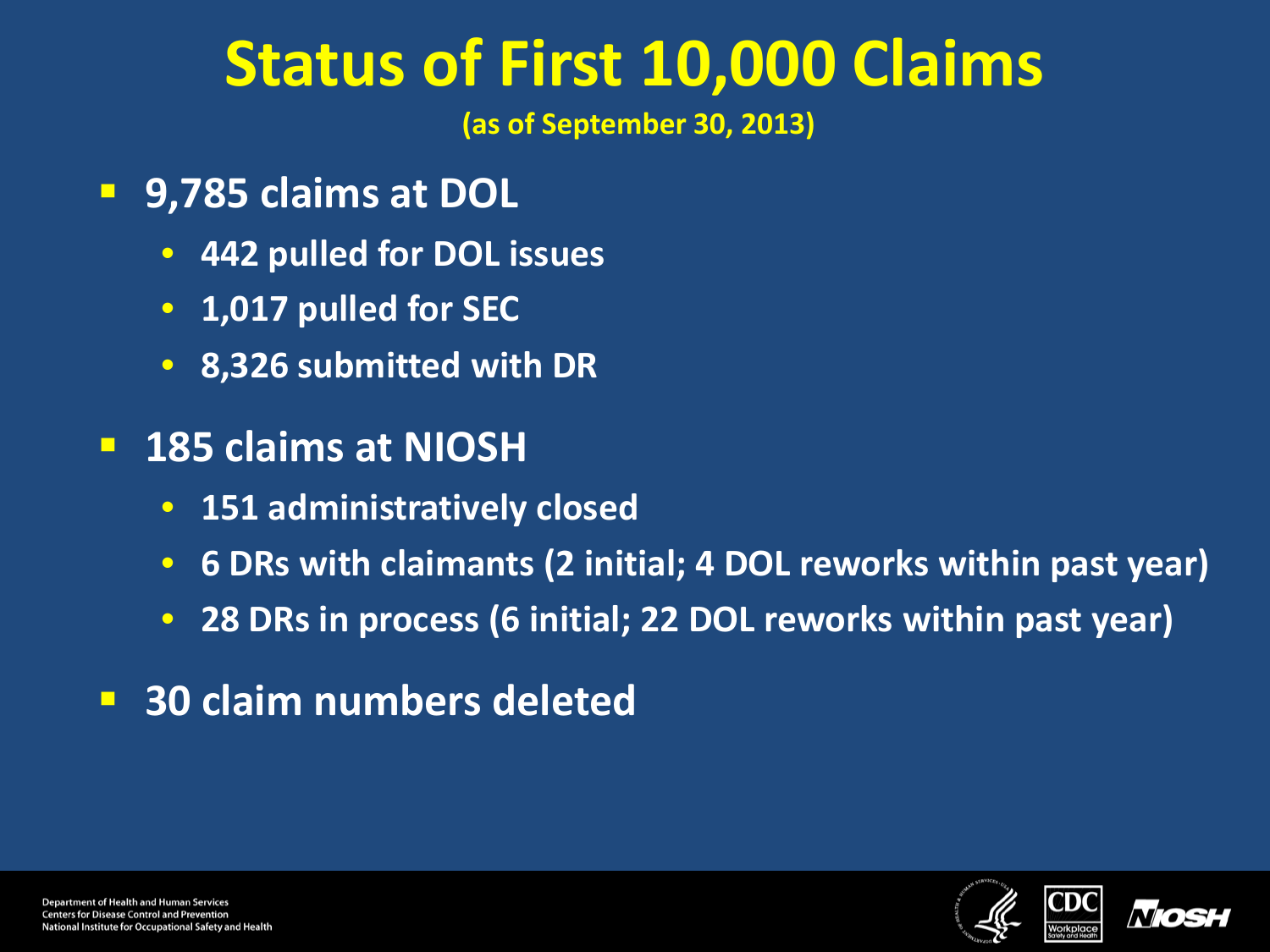#### **DOE Response to Requests for Exposure Records (as of October 9, 2013)**

**Number of outstanding requests 221** 

**Dutstanding requests > 60 days** 43





Department of Health and Human Services **Centers for Disease Control and Prevention** National Institute for Occupational Safety and Health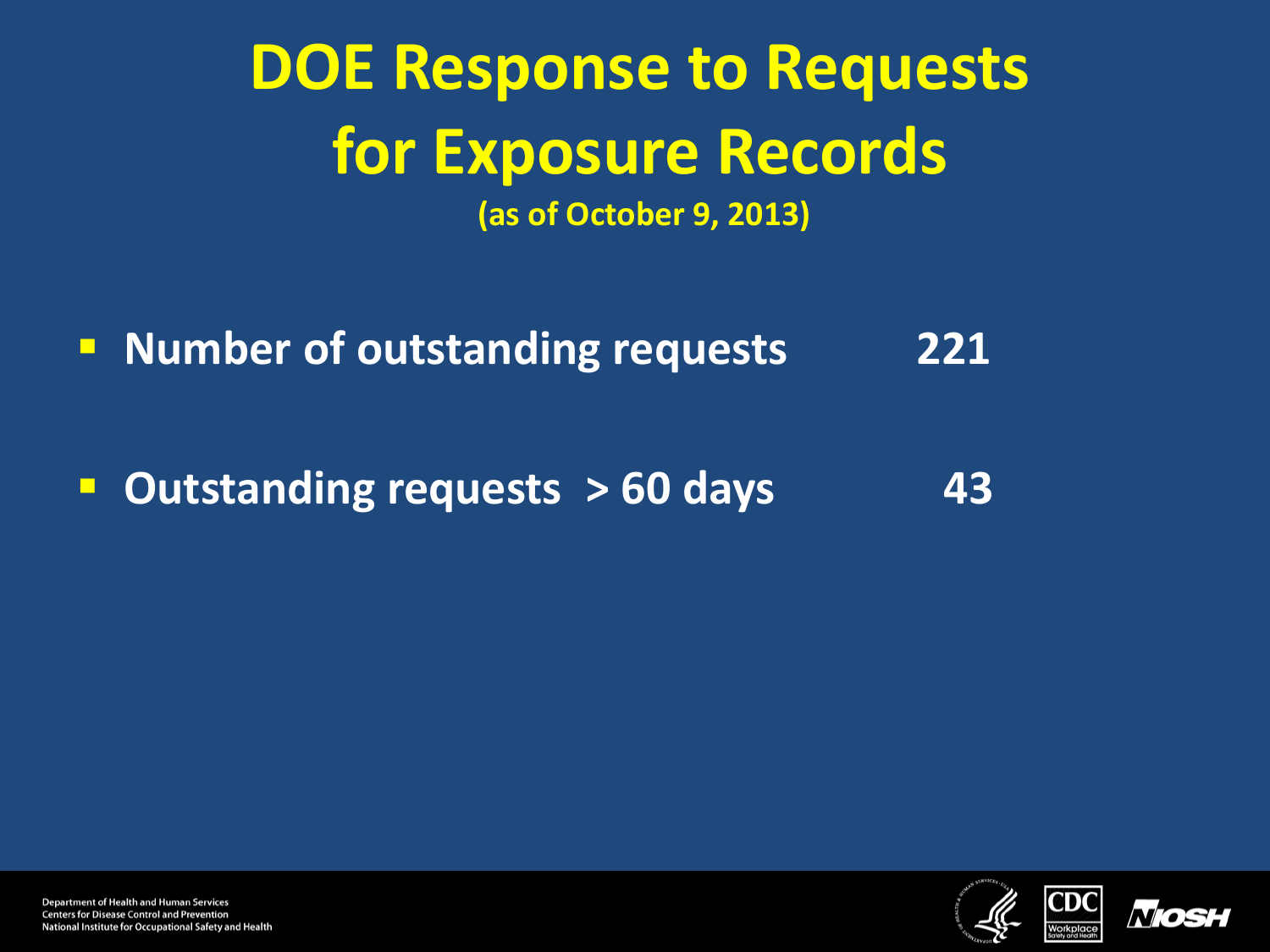## **SEC Summary Table**

**(October 9, 2013)**

|        | <b>Petitions received</b>                           |          |     |
|--------|-----------------------------------------------------|----------|-----|
| $\Box$ | <b>Petitions in qualification process</b>           |          |     |
| $\Box$ | <b>Petitions qualified for evaluation</b>           |          | 131 |
|        | <b>NIOSH evaluation in progress</b><br>$ \bullet $  | <u>1</u> |     |
|        | <b>NIOSH evaluation completed</b><br>$  \bullet  $  | 130      |     |
|        | - SEC Evaluation Reports<br>with the Advisory Board |          |     |
|        | for recommendation                                  | 8        |     |
|        |                                                     |          |     |

**Petitions not qualifying for evaluation 83** 

**Note: Petitions not qualifying include five petitions received prior to the rule becoming final and Petition 34 where the site was de-listed.**